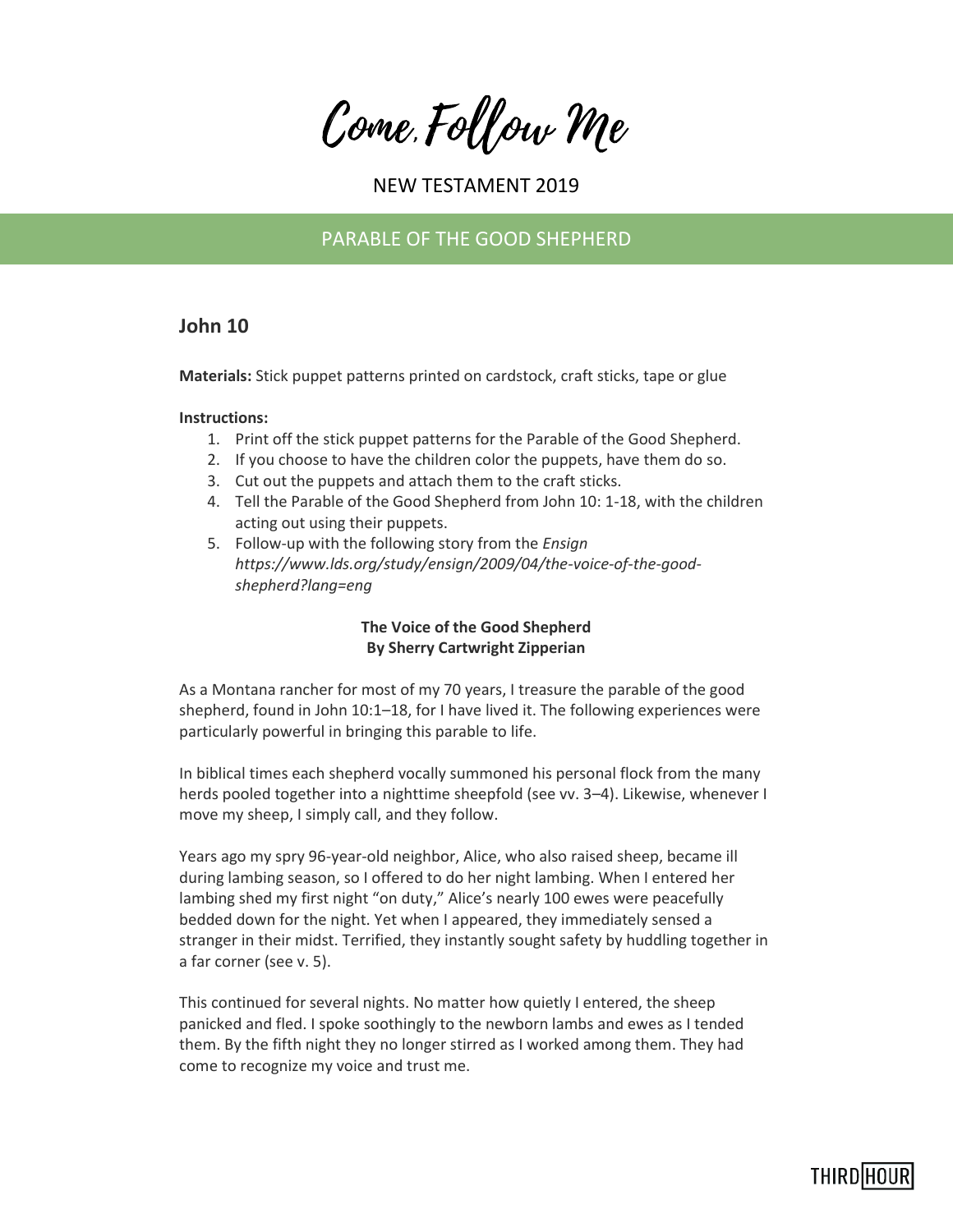Sometime later I told Alice I would feed her dozen or so bum lambs their bottles. (A bum lamb is one whose mother has died or cannot produce enough milk.) Imitating Alice, I called to her lambs, "Come, BaBa! Come, BaBa!" I expected the lambs to hungrily stampede me as they did her. But not a single lamb even glanced up. Alice then stepped out her kitchen door and called. Hearing her voice, they eagerly rushed toward her, clamoring for their milk.

Intrigued, Alice and I conducted an experiment. Standing in my corral, Alice mimicked my call: "Here, lamby, lamby! Here, lamby, lamby!" and received no response whatsoever. But when I called with the exact same words, my sheep quickly surrounded me. Even though the words we used to summon the sheep were identical, our unfamiliar voices went unheeded. The sheep loyally heard only their true shepherd (see v. 4).

John 10 distinguishes a shepherd from a sheepherder. A shepherd, whose sheep are his own, has loving concern for their safety. In contrast, a sheepherder is merely the "hireling" and "careth not" (v. 13). The parable also teaches that while the hireling flees and deserts his sheep (see v. 12), the shepherd willingly lays down his life for his sheep (see v. 11). This is certainly true of our Good Shepherd—our Savior, Jesus Christ—who lovingly gave His life for us (see vv. 15, 17–18).

To me these experiences confirmed one of the critical messages of the parable: striving to personally know our Good Shepherd and to readily recognize His voice will prevent our mistakenly following the hireling. By faithfully heeding the voice of our Good Shepherd—and none other—we will be guided to eternal safety.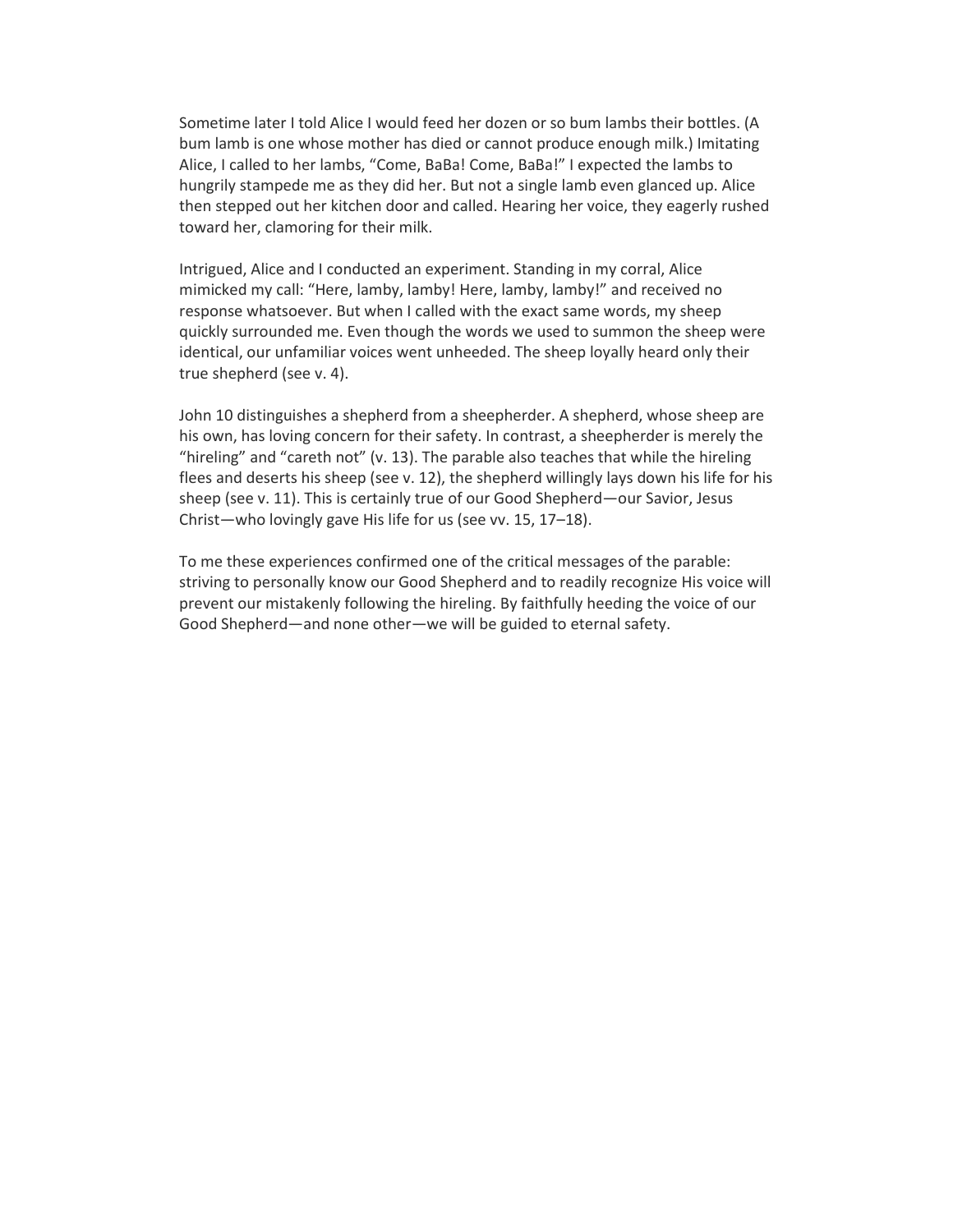